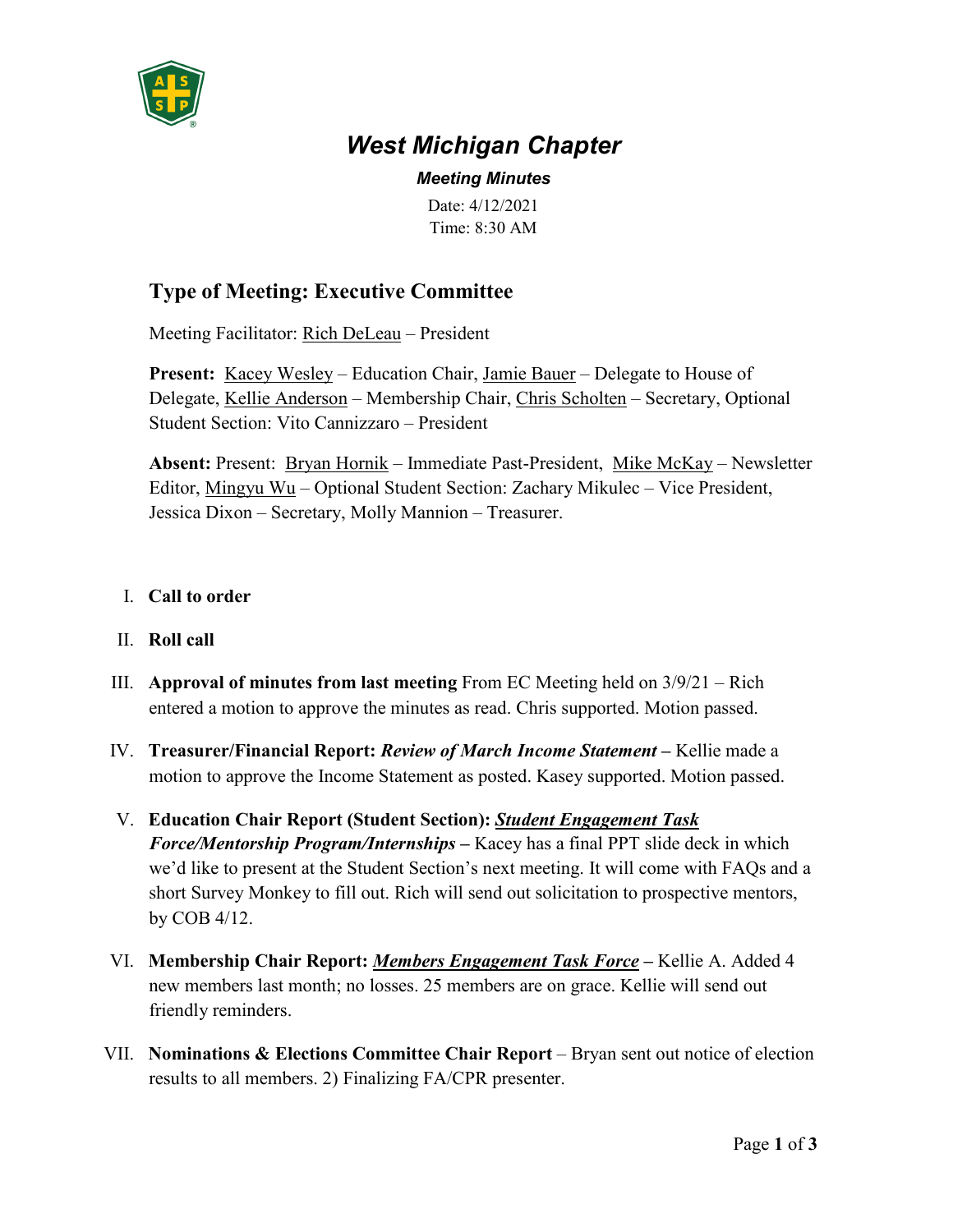

### a) Program Year (Fall'20 & Spring'21)

- i. Wednesday April 28<sup>th</sup>, 2021 -- Frederik Meijer Garden (Construction Sites). Moved back due to heavy visitors. FMG request a 7:00 PM start time.
- ii. FA/CPR Update: New Protocols accepted for online in a pandemic environment – Bryan H. Finalizing date and time with presenter.
- iii. Apr Tue13- Wed 14/21--Michigan Safety Conference 2021, Virtual ASSP Expo Booth / Sign-up Sheet – Pat L. & Rich DL
- iv. May Tue 25<sup>th</sup> 2021--Water/Swimming Safety/Jim Dreyer Rich DL
- v. X-Mass Party in May? Rich DL Maybe June or later in August due to COVID-19 restrictions.
- b) Chapter Banner & Table Cover/Kurt Kruse of Kruse Design Rich DL
- c) Achieve GOLD/Platinum Level 20/21 (Point Tracking) Rich DL As of 3/31, 7,590. Gold status starts at 8,000 pts. We are on track to easily hit the 8,880 point mark. We are short 120 point to hit Platinum. The Garden/Construction Tour and the Golf Outing will get us 80 more point. Either the Swimming Safety in May or the FA/CPR will get us at the "water's" edge! It will be close.

#### IX. **New business**

- a) Chapter Bylaws Draft Review and Motion Rich DL There's a border dispute with 8 western UP counties that Nicolete Chapter in Region III (Wisconsin is claiming) along with Berrien and Cass Counties claimed by two different chapters in Indiana. Lasty, Ionia County is claimed by Mid-Michigan Chapter in which we should also go to WM Chapter. Being reviewed by Area Director, Brian O, & RVP of Region VII, Chet B.
- b) Spring ROC Event (Virtual) 4/23 @ 9:00 AM 1:00PM
- c) 2021 Region III PDC Mon: 9/13 Wed: 9/15. Austin Convention Center in Austin, TX. (Hybrid Conference)<https://safety.assp.org/about/faq/>